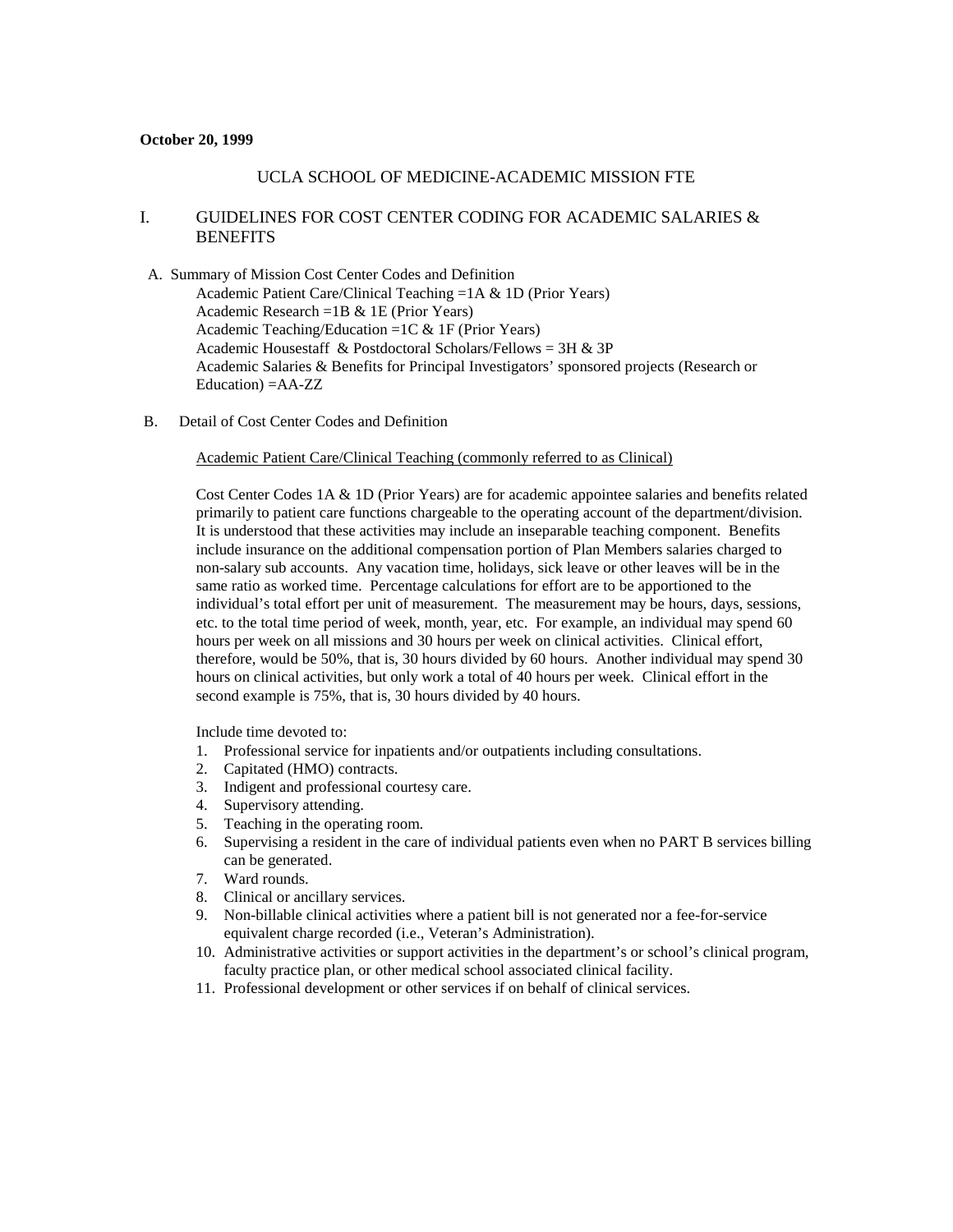### Academic Research

Cost Center Codes 1B & 1E (Prior Years) are for academic appointee salaries and benefits related to research function chargeable to the operating account of the department/division. Cost Center Codes AA-ZZ, that is, Principal Investigator initial cost center codes, are for academic appointee salaries and benefits charged to sponsored research contracts and grants with accounts 440000- 599999. Benefits include insurance on the additional compensation portion of Plan Members salaries charged to non-salary sub accounts. Any vacation time, holidays, sick leave or other leaves will be in the same ratio as worked time. Percentage calculations for effort are to be apportioned to the individual's total effort per unit of measurement. The measurement may be hours, days, sessions, etc. to the total time period of week, month, year, etc. For example, an individual may spend 60 hours per week on all missions and 20 hours on research activities. Research effort, therefore, would be 33.3%, that is, 20 hours divided by 60 hours. Another individual may spend 20 hours on research activities, but only works a total of 40 hours per week. Research effort in the second example is 50%, that is, 20 hours divided by 40 hours.

The sum of all percentages on all research cost centers may be greater than what is charged to specific sponsored funding sources. For example, an individual may spend 40% effort on a research project, but charge 35% to the grant funding and 5% to compensation plan sources.

Include time devoted to:

- 1. Developing and obtaining grants, including applications, collating and resubmission.
- 2. Bench research including supervision and training of others.
- 3. Clinical research including supervision and training of others.
- 4. Preparing and editing manuscripts and publicizing findings.
- 5. Administrative activities or support activities in the department's or school's research programs, centers, institutes.
- 6. Professional development or other services if on behalf of research services.

### Academic Teaching/Education (commonly referred to as Teaching or Education)

Cost Center Codes 1C & 1F (Prior Years) are for academic appointee salaries and benefits related to direct classroom teaching and related activities where patient care is not provided. Cost Center Codes AA-ZZ, that is, Principal Investigator initial cost center codes, are for academic appointee salaries and benefits charged to sponsored training contracts and grants with accounts defined as instructional, such as, those beginning "40" or "43". Benefits include insurance on the additional compensation portion of Plan Members salaries charged to non-salary. Any vacation time, holidays, sick leave or other leaves will be in the same ratio as worked time. Percentage calculations for effort are to be apportioned to the individual's total effort per unit of measurement. The measurement may be hours, days, sessions, etc. to the total time period of week, month, year, etc. For example, an individual may spend 60 hours per week on all missions and 10 hours on teaching/educational activities. Teaching/educational effort, therefore, would be 16.67%, that is, 10 hours divided by 60 hours. Another individual may spend 10 hours on teaching/education activities, but only work a total of 40 hours per week. Teaching/educational effort in the second example is 25%, that is, 10 hours divided by 40 hours.

Include time devoted to:

- 1. Teaching preparation, curriculum development, revision of course material, syllabus development, and related activities.
- 2. Directing students or residents where patient care is not provided.
- 3. Grand Rounds.
- 4. Provide Continuing Medical Education.
- 5. Involvement in education related committees, the Academic Senate and community/public welfare service .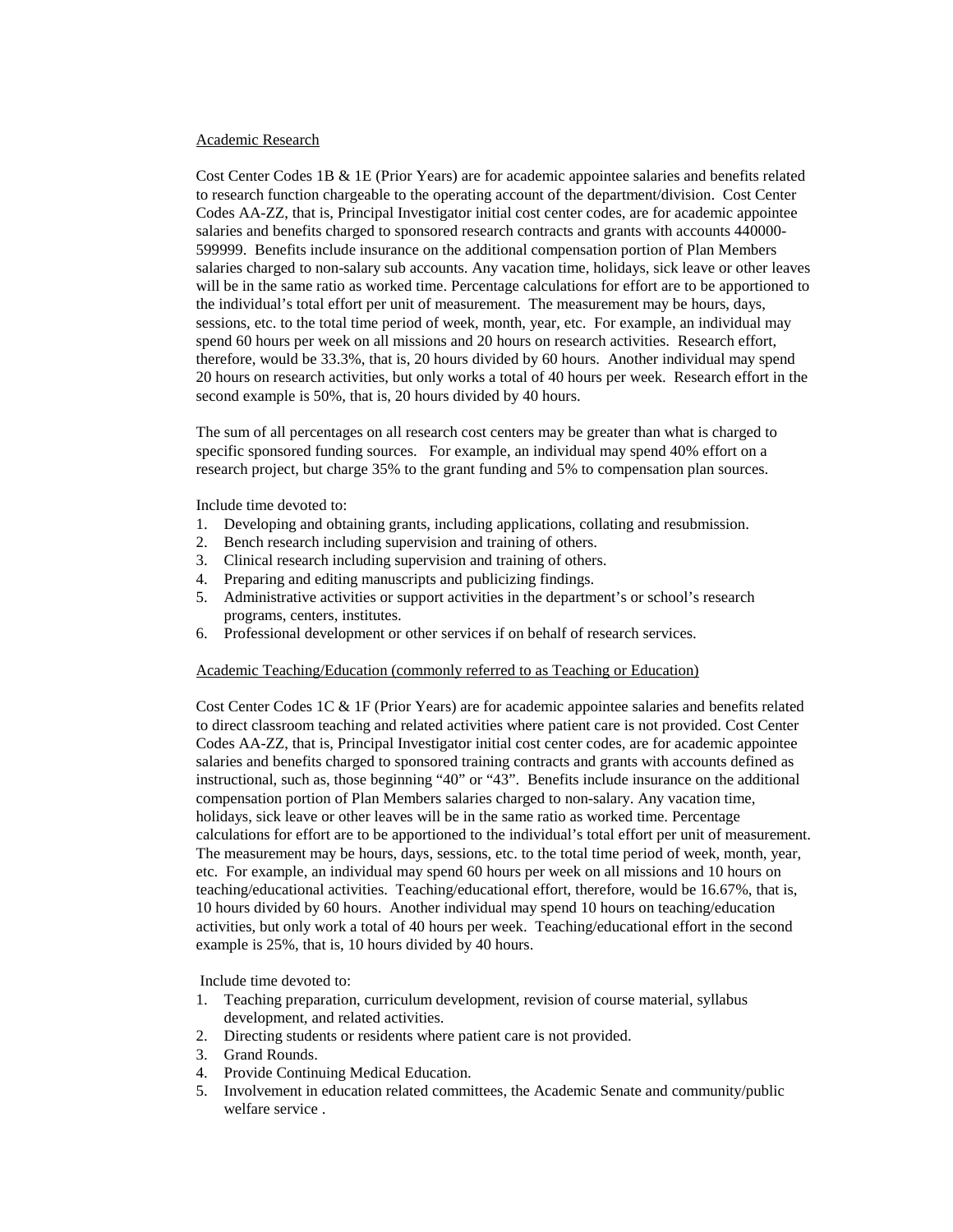- 6. Administrative and supervisory duties associated with teaching, directing a residency or directing a fellowship program including evaluations, testing, grading, and committee work.
- 7. Professional development or other services if on behalf of teaching/education services.

### C. Professorial Series and Mission Percentage Proportioning

For Compensation Plan members the minimum requirement is 15% for Teaching/Education or Patient Care/Clinical Teaching or a combination.

For non-Compensation Plan members the minimum requirement is 10% for Teaching/Education or Patient Care/Clinical Teaching or a combination.

1. Regular Professor and Professor-in -Residence Series, Acting Professor and Visiting Professor pending permanent appointment

Suggested percentages: For Clinical faculty: 70% for Research, 20% for Patient Care/Clinical Teaching (i.e., Clinical), and 10% Teaching/Education. Adjust accordingly to the individual's duties.

For Basic Science faculty: 85% Research and 15% Teaching/Education. Adjust accordingly to the individual's duties. The portion of 15% for Teaching/Education effort is a minimum. Most faculty will have greater percentages for Teaching/Education.

These title series must devote equivalent times to research, teaching (including patient care if in a clinical setting), and community service for academic review and advancement.

2. Professor of Clinical "X", e.g., Medicine Series and Visiting Professor pending permanent appointment

Suggested percentages: none. Departments will have to adjust mission according to what the individual does. This title series is assigned to academically qualified individuals whose predominant responsibilities are in teaching and clinical service, and who also engage in creative activities. An appointee is expected to carry a heavier load of teaching and/or clinical service than appointees in the regular Professor series or in the Professor in Residence series.

3. Clinical Professor (Compensated) Series and Visiting Professor pending permanent appointment

Suggested percentages: 100% for Patient Care/Clinical Teaching (i.e., Clinical) and to adjust for efforts that relate to Teaching/Education or Research activities. For example, if the Faculty member has 10% of her or his salary paid from Olive View for Teaching/Education, then the effort would be apportioned 90% Patient Care/Clinical Teaching (i.e., Clinical) and 10% Teaching/Education.

4. Adjunct Professor Series and Visiting Professor pending permanent appointment

Suggested percentages: none. The mission for this series is mostly Teaching/Education and Research. However, some departments may have individuals also engaged in Patient Care/Clinical Teaching (i.e., Clinical). The appointment may be split between the Adjunct title for the Teaching/Education and/or Patient Care/Clinical Teaching efforts and Research Series title for the Research efforts.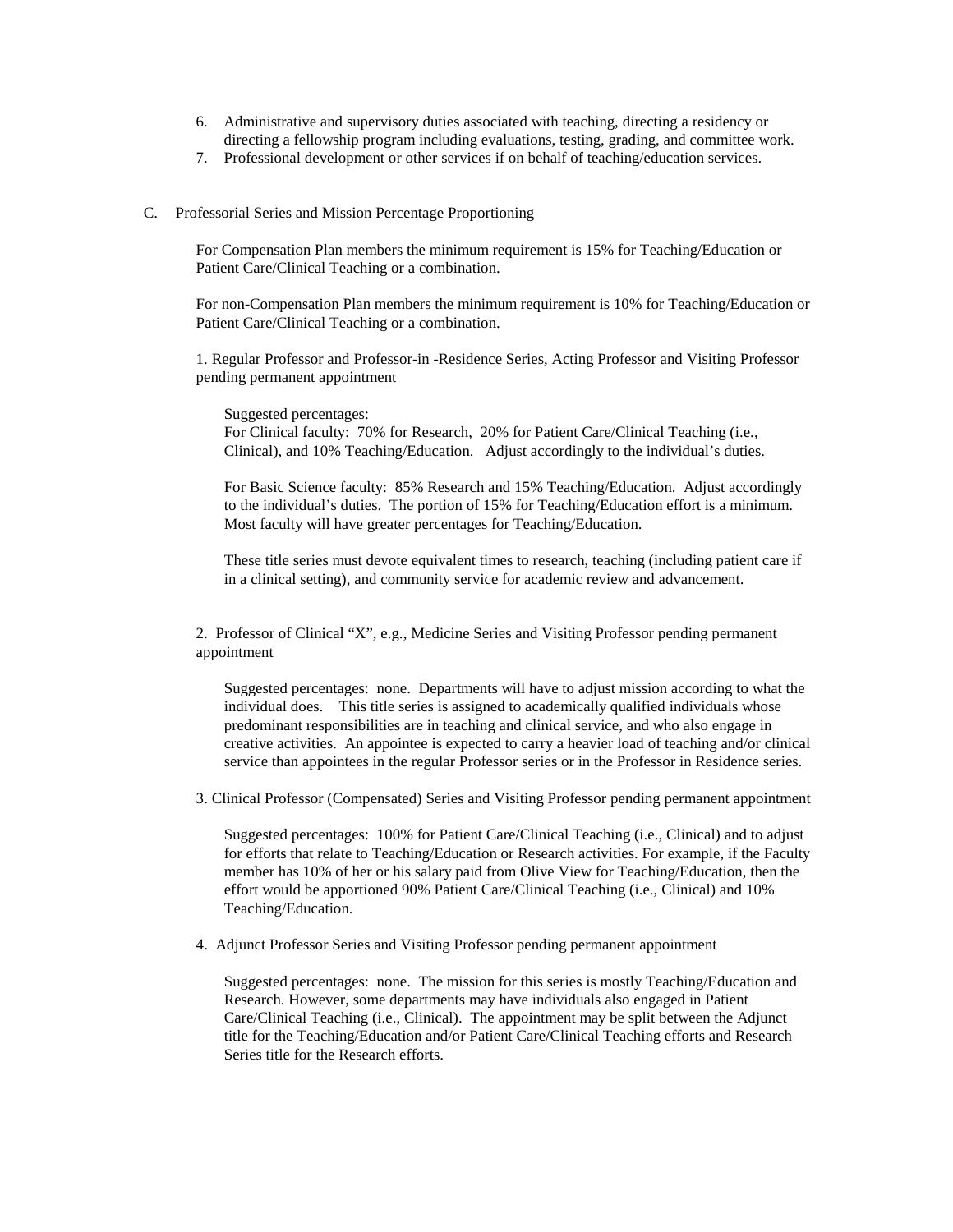5. Visiting Professor series not pending permanent appointment to another series.

Suggested percentages: 100% Teaching/Education. Adjust accordingly to the individual's duties. The mission for this series is expected to be mostly Teaching/Education. However, some departments may have individuals also engaged in Patient Care/Clinical teaching.

- D. Other Academic Titles or Positions and Mission Percentage Proportioning
	- 1. Professional Research and Other Research titles

Suggested percentages: 100% Research. Titles in Professional Research Series, Postgraduate Research (PGR), Graduate Student Research (GSR), Visiting Research, and Specialist are expected to have research duties and activities. They do not have teaching responsibilities. An individual may be directing or training others in a research laboratory which is included in the Research mission. Any other teaching duties are more appropriately assigned to another academic title series with teaching responsibilities, such as Adjunct.

2. Academic Coordinator, Academic Administrator, Lecturer, Demonstration Teacher

Suggested percentages: 100% Teaching/Education

3. Chairs, Division Chief, Directors-

Suggested percentages: none. Mission is to be determined on an individual basis.

4. Housestaff and Postdoctoral scholars or fellows with Resident Physician and/or Post M.D. **Titles** 

Suggested percentages: 100% Education.

## 2. MISSION FULL-TIME EQUIVALENT (FTE) CALCULATION, REPORTS, AND UPDATE

### A. Automated Calculation of the FTE

The FTE is calculated from percentage distribution of regular pay divided by the number of months or hours in the year. For example, one person working 100% each month for 3 months would total 300% divided by 12 equals 25%. Regular pay is defined at the coding level of the Description of Service (DOS) codes where the DOS hours code equals "R" for regular pay. All "by agreement" pay would be excluded as there is no percentage or hours associated with the pay. Examples for faculty would be Z payments (DOS equal to ZDN) or many of the payments to affiliated hospital faculty (DOS equal to TBN). Percentages or hours associated with "retroactive pay" are excluded as they would otherwise distort the FTE.

B. Affiliated Hospital/Institution Funding Issues

The effort proportioning of faculty at affiliated hospitals, such as the Veterans Administration and Olive View, presents special considerations. Many individuals are paid only by the affiliated hospital. Others are paid an agreed upon amount per month, which is referred to as "by agreement" by Campus Payroll while some are paid a percentage of a total negotiated rate. Still others are paid a percentage of a total negotiated rate excluding the amounts funded from the affiliated hospital or institution. Benefit eligibility and retirement service credit calculations are key issues determining how an individual is compensated by the University.